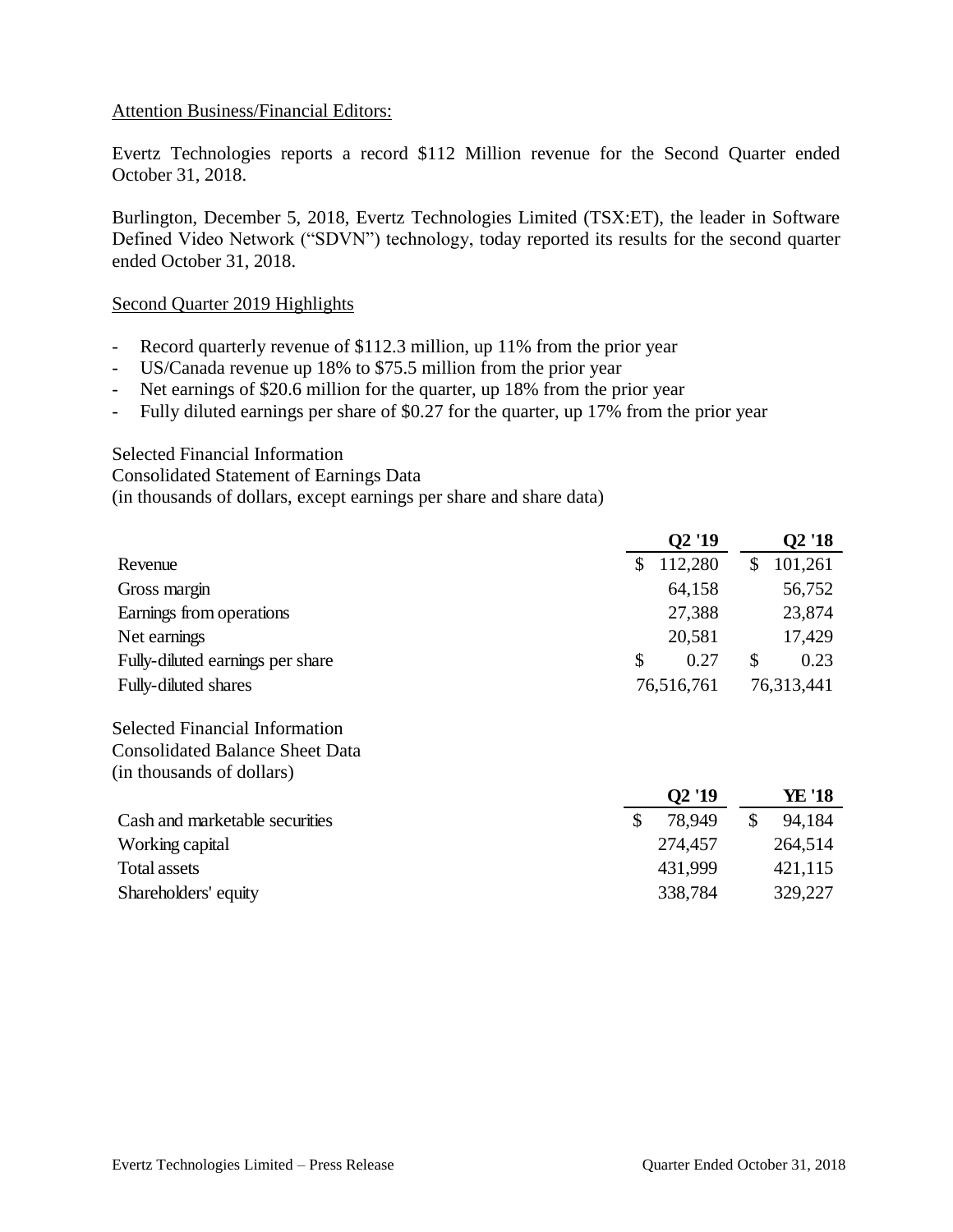# Revenue

For the quarter ended October 31, 2018, revenues were \$112.3 million, compared to revenues of \$101.3 million for the quarter ended October 31, 2017. For the quarter, revenues in the United States/Canada region were \$77.5 million an increase of 18%, compared to \$66.0 million in the same quarter last year. The International region had revenues of \$34.8 million, compared to \$35.3 million in the same quarter last year.

## Gross Margin

For the quarter ended October 31, 2018, gross margin was \$64.2 million as compared to \$56.8 million in the same quarter last year. Gross margin percentage was approximately 57.1% as compared to 56.0% in the quarter ended October 31, 2017.

## Earnings

For the quarter ended October 31, 2018, net earnings were \$20.6 million as compared to \$17.4 million in the corresponding period last year.

For the quarter ended October 31, 2018, earnings per share on a fully-diluted basis were \$0.27 as compared to \$0.23 in the corresponding period last year.

## Operating Expenses

For the quarter ended October 31, 2018, selling and administrative expenses were \$16.4 million as compared to \$16.0 million for the quarter ended October 31, 2017.

For the quarter ended October 31, 2018, gross research and development expenses were \$21.1 million as compared to \$20.2 million for the quarter ended October 31, 2017.

## Liquidity and Capital Resources

The Company's working capital as at October 31, 2018 was \$274.5 million as compared to \$264.5 million on April 30, 2018.

Cash and marketable securities were \$78.9 million as at October 31, 2018 as compared to \$94.2 million on April 30, 2018.

Cash used from operations was \$7.6 million for the quarter ended October 31, 2018 as compared to \$2.8 million for the quarter ended October 31, 2017. Before taking into account taxes and the changes in non-cash working capital and current taxes, the Company generated \$22.7 million from operations for the quarter ended October 31, 2018 compared to \$20.1 million for the same period last year.

For the quarter, the Company used \$5.9 million from investing activities which was principally driven by the purchase of marketable securities of \$2.9 million and capital equipment of \$3.1 million.

For the quarter ended, the Company used cash in financing activities of \$14.0 million which was principally a result of the payment of dividends of \$14.1 million.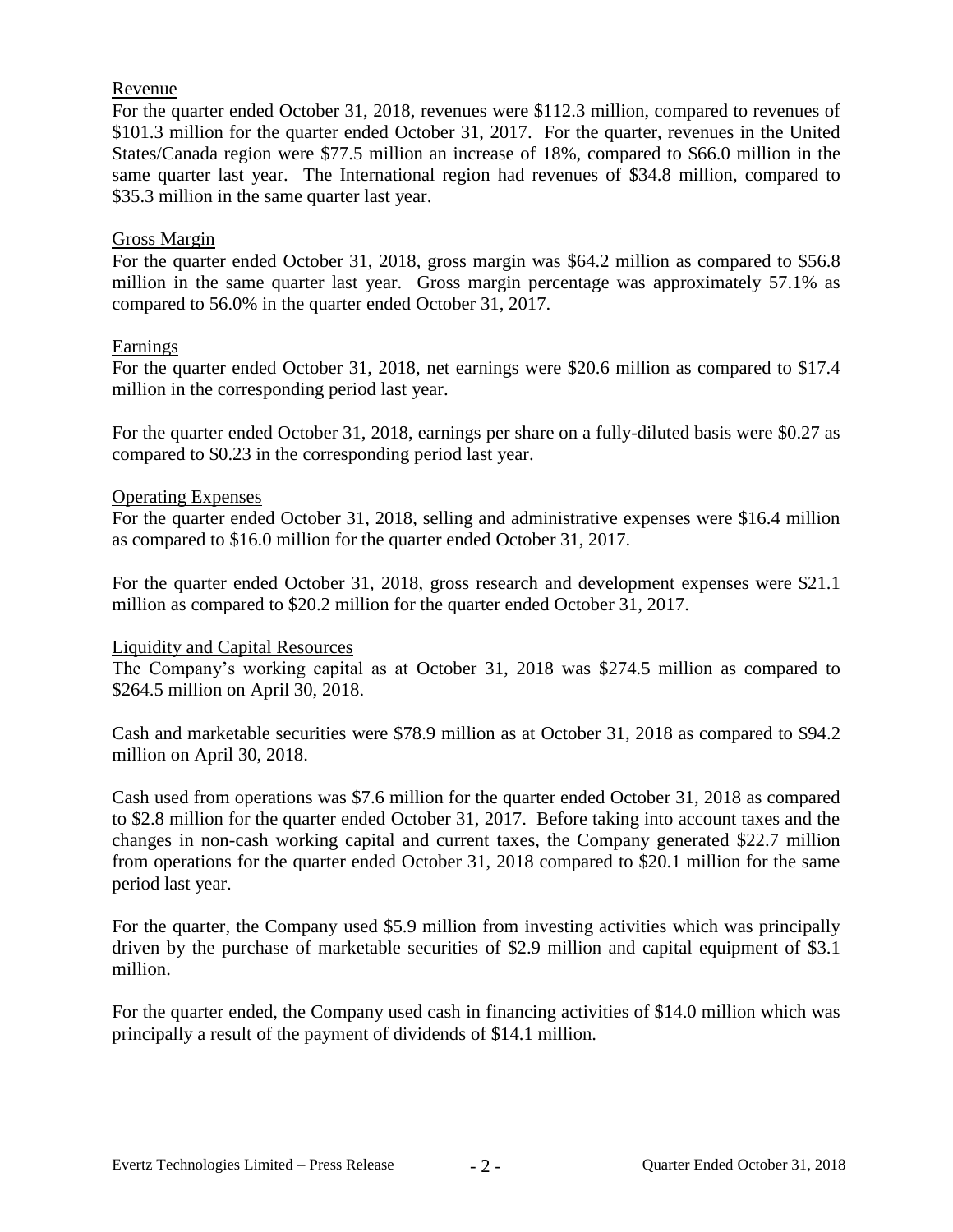# **Acquisition**

On November 1, 2018, the Company acquired Quintech Electronics and Communications, Inc. ("Quintech"), a privately held company headquartered in Indiana, Pennsylvania, USA, with world class RF solutions and products deployed in over 120 countries. The acquisition was completed for cash consideration of \$6.6 million at closing with a working capital adjustment to be completed in the third quarter.

## Shipments and Backlog

At the end of November 2018, purchase order backlog was in excess of \$103 million and shipments during the month of November 2018 were \$38 million.

## Dividend Declared

Evertz Board of Directors declared a regular quarterly dividend on December 5, 2018 of \$0.18 per share.

The dividend is payable to shareholders of record on December 14, 2018 and will be paid on or about December 21, 2018.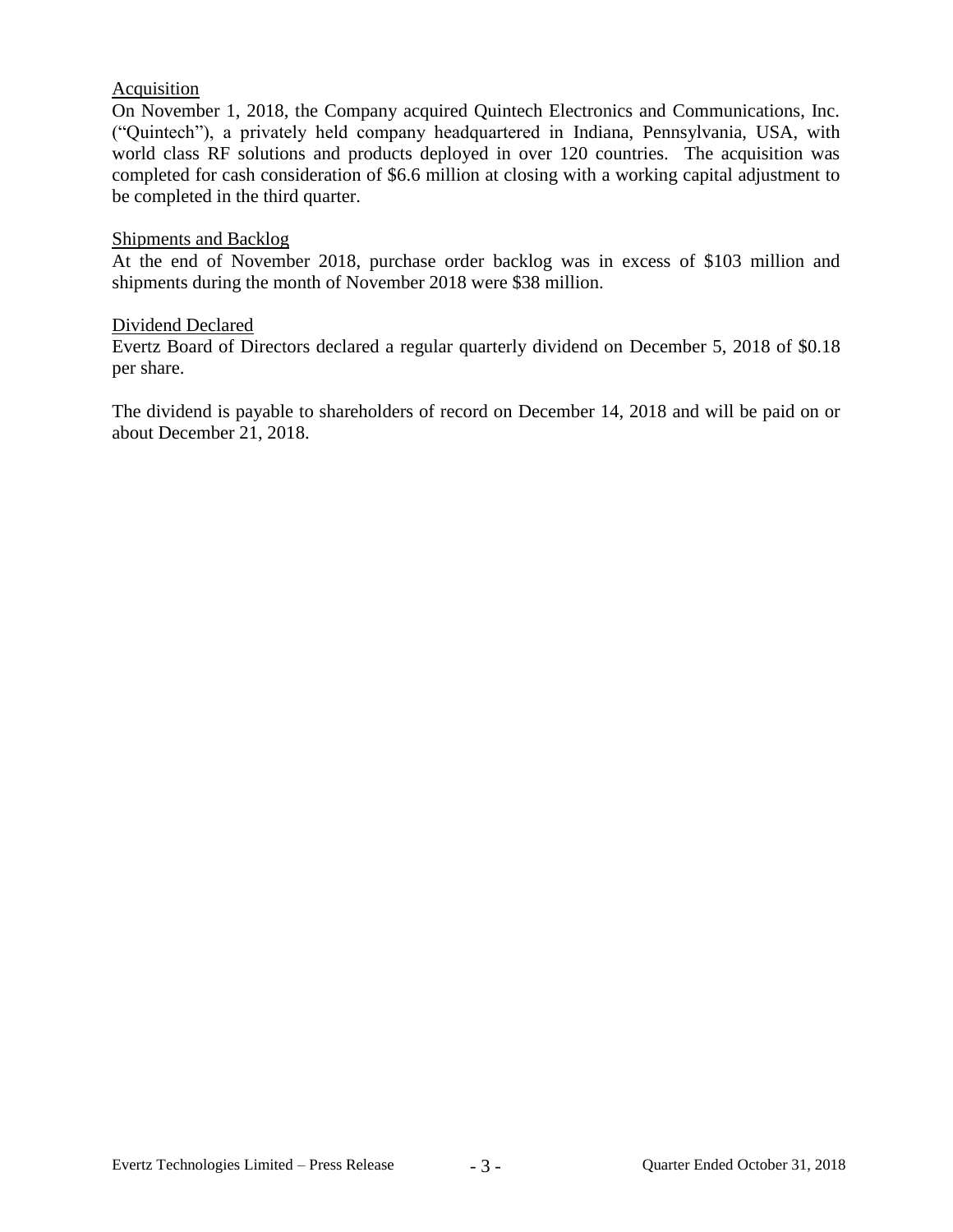# **Selected Consolidated Financial Information**

(in thousands of dollars, except earnings per share and percentages)

|                                                       | Three month period ended |             |              | Six month period ended |             |                   |       |                |
|-------------------------------------------------------|--------------------------|-------------|--------------|------------------------|-------------|-------------------|-------|----------------|
|                                                       |                          | October 31, |              |                        | October 31, |                   |       |                |
|                                                       |                          | 2018        |              | 2017                   |             | 2018              |       | 2017           |
| Revenue                                               | \$                       | 112,280     | \$           | 101,261                | \$          | 215,369           | \$    | 210,270        |
| Cost of goods sold                                    |                          | 48,122      |              | 44,509                 |             | 92,433            |       | 92,357         |
| Gross margin                                          |                          | 64,158      |              | 56,752                 |             | 122,936           |       | 117,913        |
|                                                       |                          |             |              |                        |             |                   |       |                |
| Expenses<br>Selling and administrative                |                          | 16,389      |              | 16,026                 |             | 32,294            |       | 31,853         |
| General                                               |                          | 2,069       |              | 2,370                  |             | 3,408             |       | 4,467          |
| Research and development                              |                          | 21,083      |              | 20,214                 |             | 42,403            |       | 39,486         |
| Investment tax credits                                |                          | (1,933)     |              | (2,850)                |             | (3,936)           |       | (5,301)        |
|                                                       |                          | (838)       |              | (2,882)                |             |                   |       | 5,362          |
| Foreign exchange (gain) loss                          |                          | 36,770      |              | 32,878                 |             | (1,910)<br>72,259 |       | 75,867         |
| Earnings before undernoted                            |                          | 27,388      |              | 23,874                 |             | 50,677            |       | 42,046         |
|                                                       |                          |             |              |                        |             |                   |       |                |
| Finance income                                        |                          | 310         |              | 174                    |             | 669               |       | 275            |
| Finance costs                                         |                          | (83)        |              | (157)                  |             | (509)             |       | (205)          |
| Other income and expenses                             |                          | 5           |              | (75)                   |             | 140               |       | (46)           |
| Earnings before income taxes                          |                          | 27,620      |              | 23,816                 |             | 50,977            |       | 42,070         |
| Provision for (recovery of) income taxes              |                          |             |              |                        |             |                   |       |                |
| Current                                               |                          | 7,876       |              | 6,515                  |             | 13,494            |       | 12,370         |
| Deferred                                              |                          | (837)       |              | (128)                  |             | (459)             |       | (921)          |
|                                                       |                          | 7,039       |              | 6,387                  |             | 13,035            |       | 11,449         |
| Net earnings for the period                           | \$                       | 20,581      | \$           | 17,429                 | \$          | 37,942            | \$    | 30,621         |
| Net earnings attributable to non-controlling interest |                          | 235         |              | 143                    |             | 323               |       | 257            |
| Net earnings attributable to shareholders             |                          | 20,346      |              | 17,286                 |             | 37,619            |       | 30,364         |
| Net earnings for the period                           | \$                       | 20,581      | $\mathbb{S}$ | 17,429                 | \$          | 37,942            | \$    | 30,621         |
|                                                       |                          |             |              |                        |             |                   |       |                |
| Earnings per share                                    |                          |             |              |                        |             |                   |       |                |
| Basic                                                 | \$                       | 0.27        | \$           | 0.23                   | \$          | 0.49              | \$    | 0.40           |
| Diluted                                               | \$                       | 0.27        | \$           | 0.23                   | \$          | 0.49              | \$    | 0.40           |
|                                                       |                          |             |              |                        |             |                   |       |                |
| <b>Consolidated Balance Sheet Data</b><br>As at       |                          |             |              |                        |             |                   | As at |                |
|                                                       |                          |             |              | October 31, 2018       |             |                   |       | April 30, 2018 |
| Cash and cash equivalents                             |                          |             | \$           |                        | 65,189      | \$                |       | 94,184         |
| Inventory                                             |                          |             | \$           | 171,430                |             | \$<br>\$          |       | 168,070        |
| Working capital                                       |                          |             | \$           |                        | 274,457     |                   |       | 264,514        |
| Total assets                                          |                          |             | \$           |                        | 431,999     |                   |       | 421,115        |
| Shareholders' equity                                  |                          |             | \$           | 338,784                |             | \$                |       | 329,227        |
| Number of common shares outstanding:                  |                          |             |              |                        |             |                   |       |                |
| <b>Basic</b>                                          |                          |             |              | 76,519,746             |             |                   |       | 76,481,746     |
| Fully-diluted                                         |                          |             |              | 79,036,246             |             |                   |       | 78,722,746     |
| Weighted average number of shares outstanding:        |                          |             |              |                        |             |                   |       |                |
| <b>Basic</b>                                          |                          |             |              | 76,497,637             |             |                   |       | 76,211,007     |
| Fully-diluted                                         |                          |             |              | 76,516,761             |             |                   |       | 76,347,750     |
|                                                       |                          |             |              |                        |             |                   |       |                |